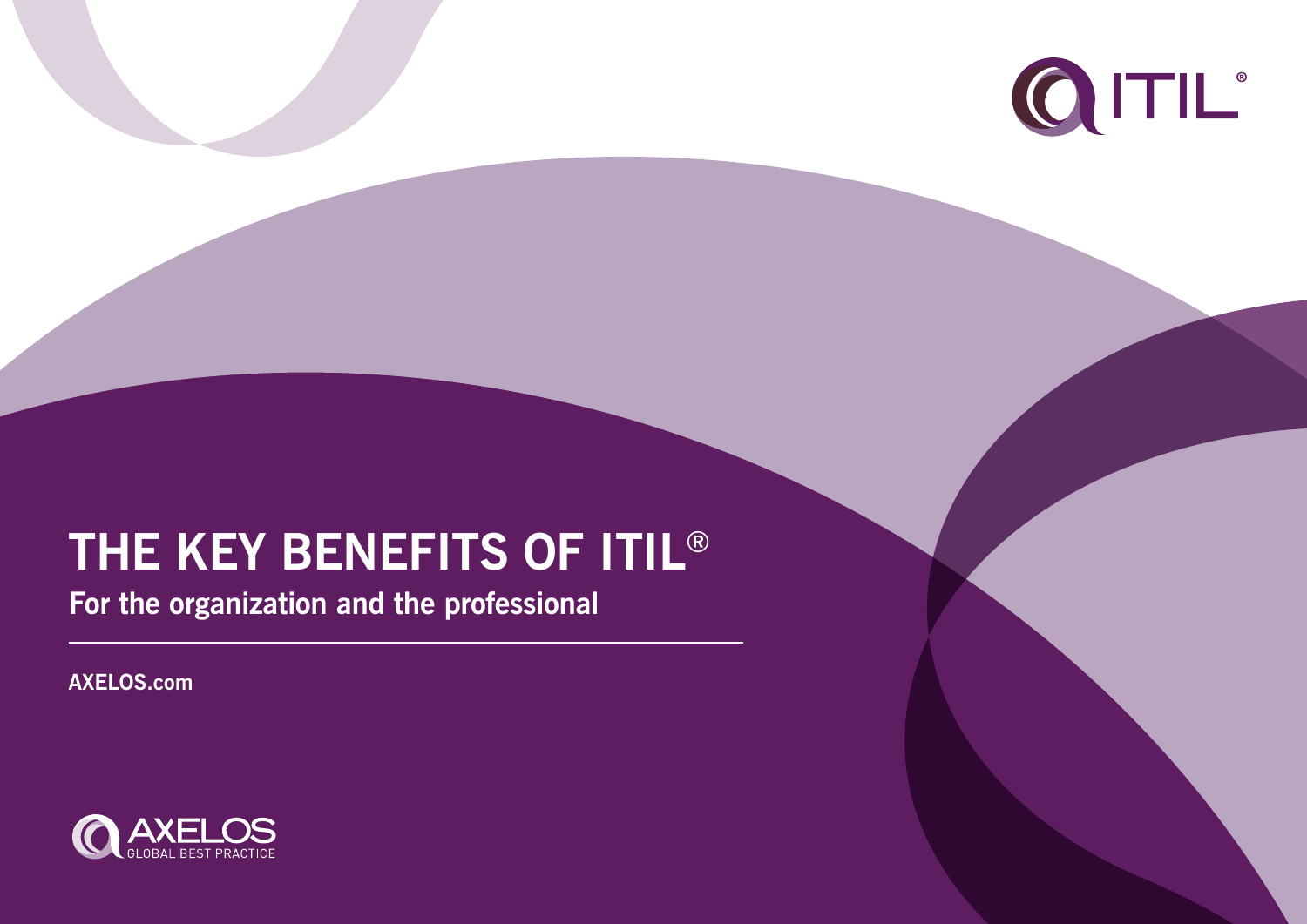

<span id="page-1-0"></span>

The world's most widely used IT Service Management framework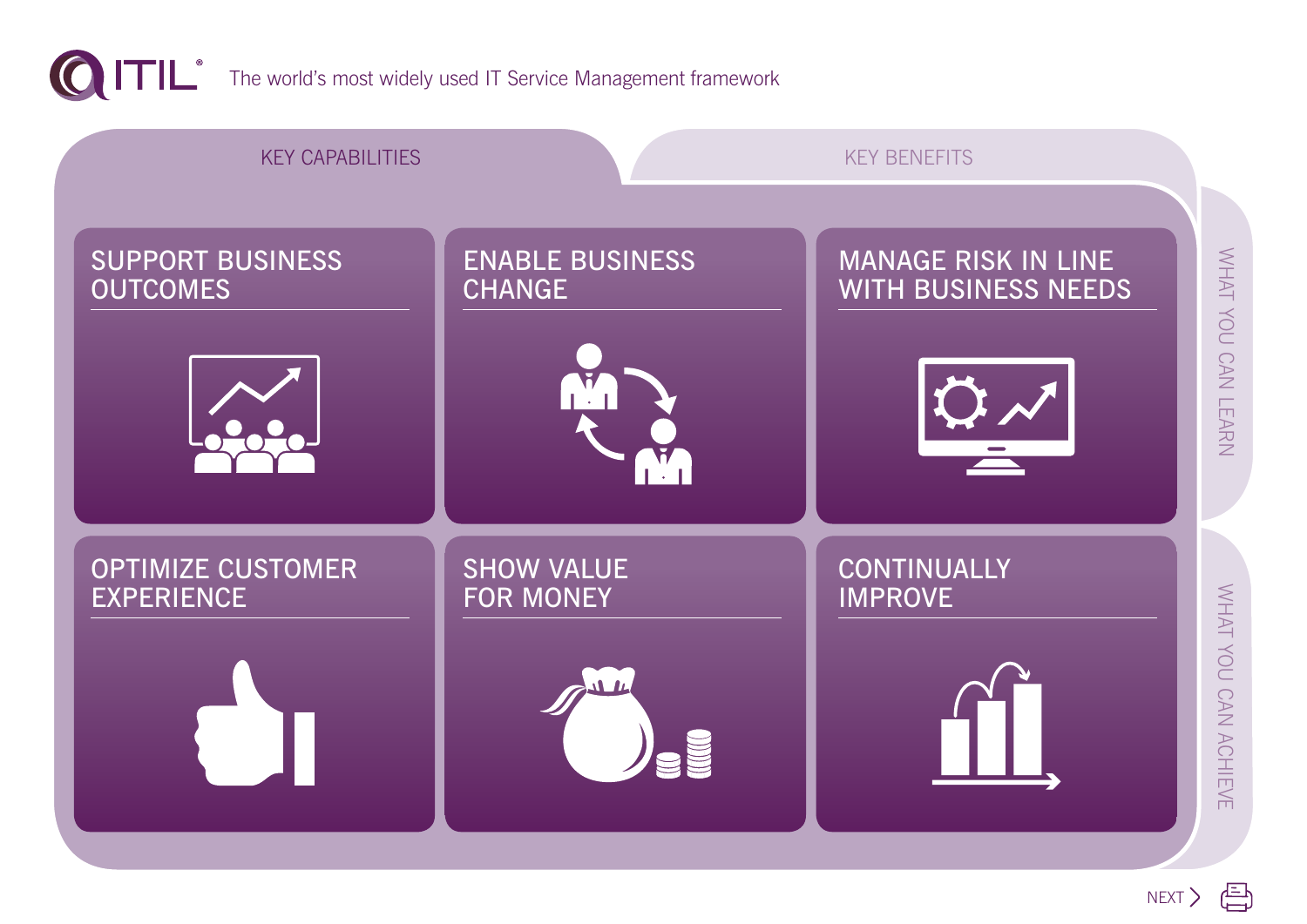

<span id="page-2-0"></span>





**EXPERIENCE** 



[PREVIOUS](#page-1-0) [NEXT](#page-3-0)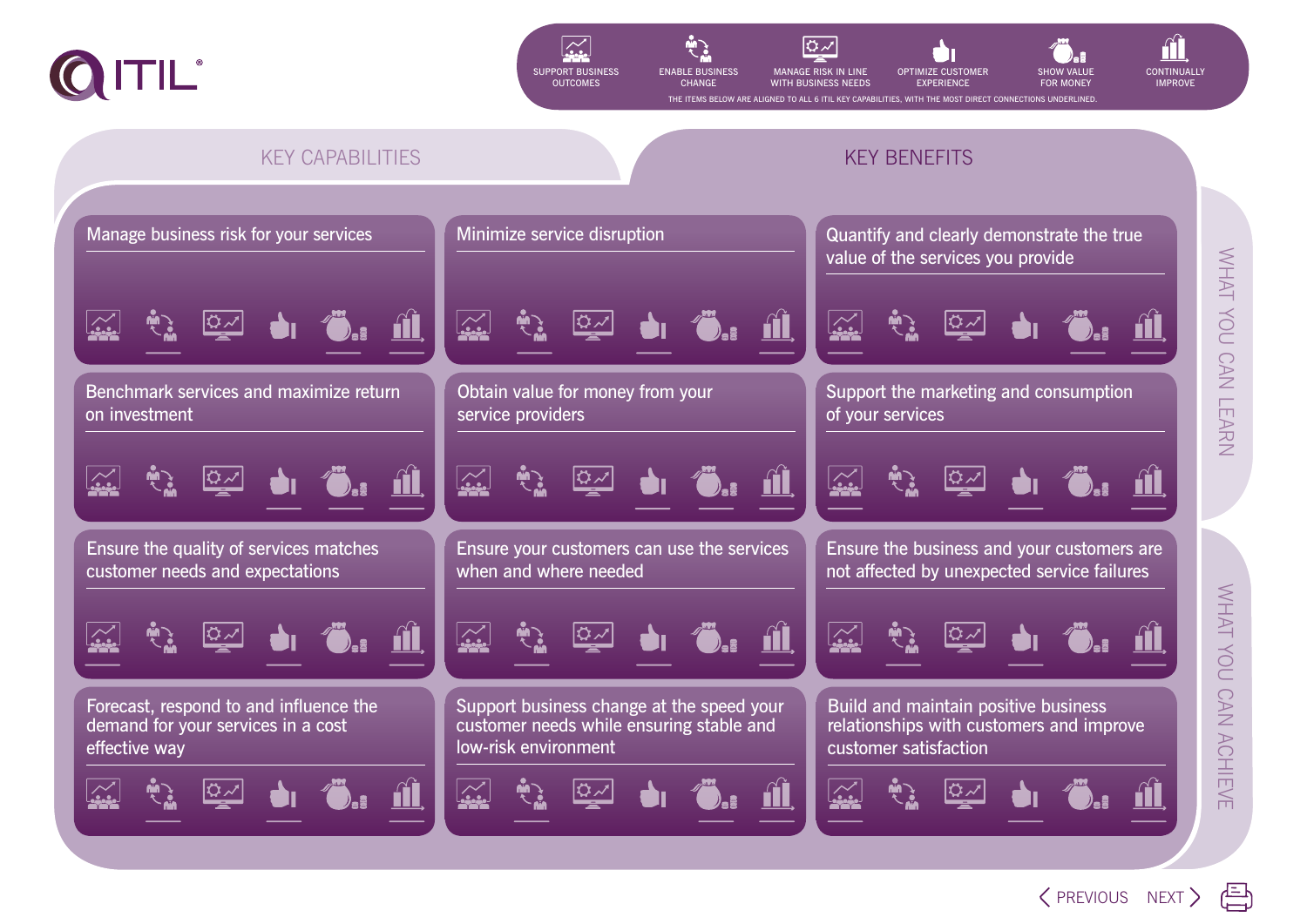

<span id="page-3-0"></span>







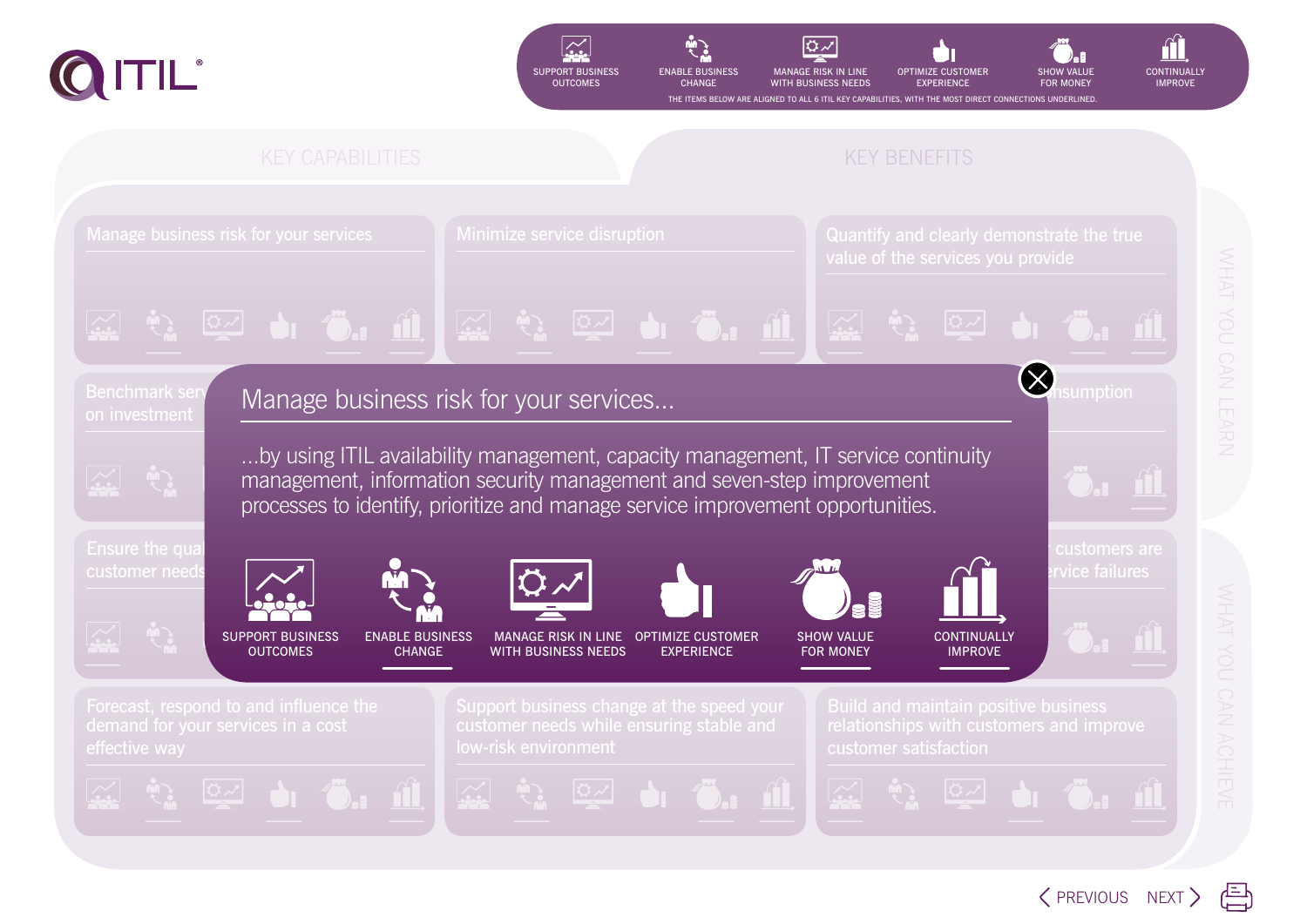

<span id="page-4-0"></span>







[PREVIOUS](#page-3-0) [NEXT](#page-5-0)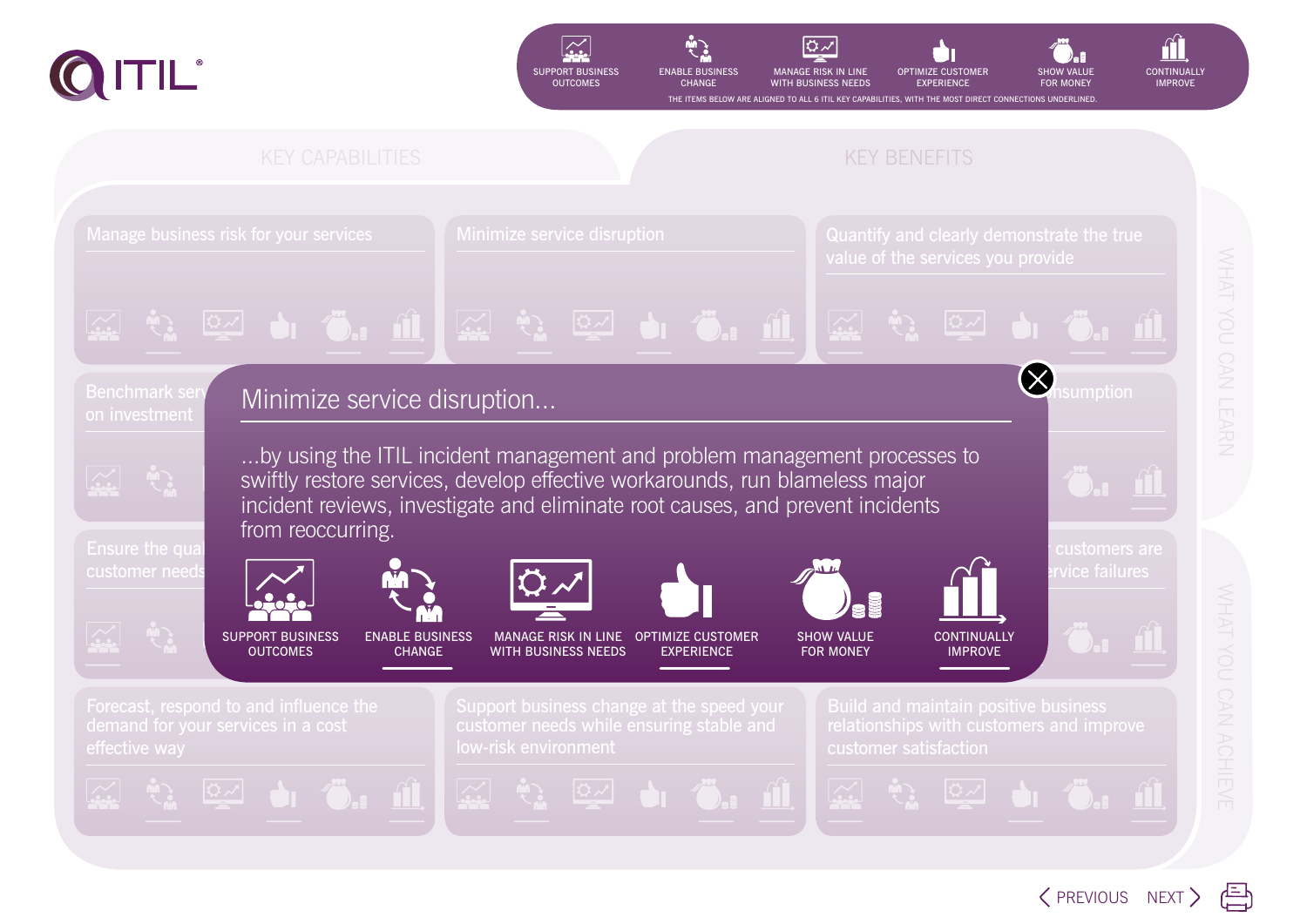

<span id="page-5-0"></span>







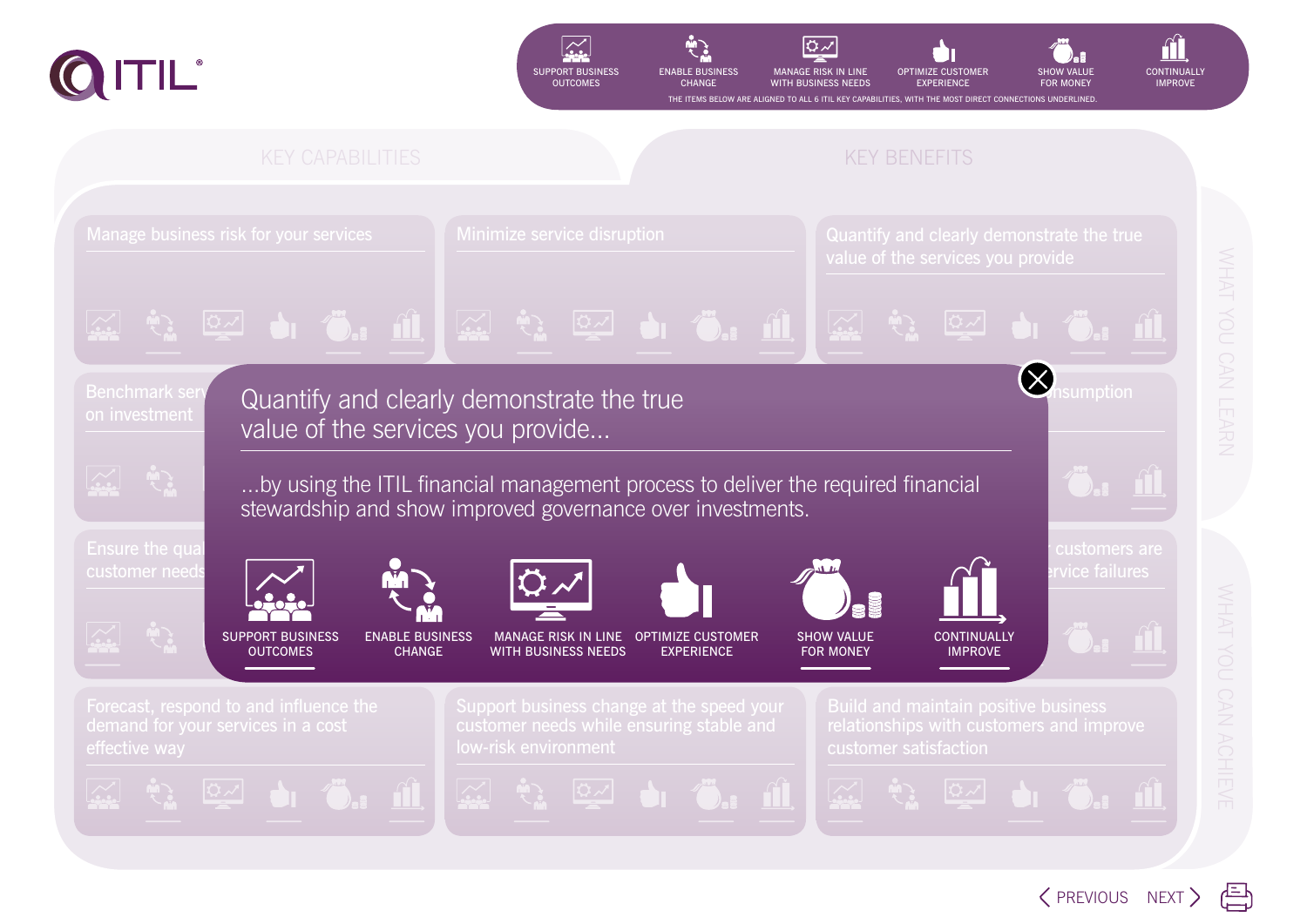

<span id="page-6-0"></span>







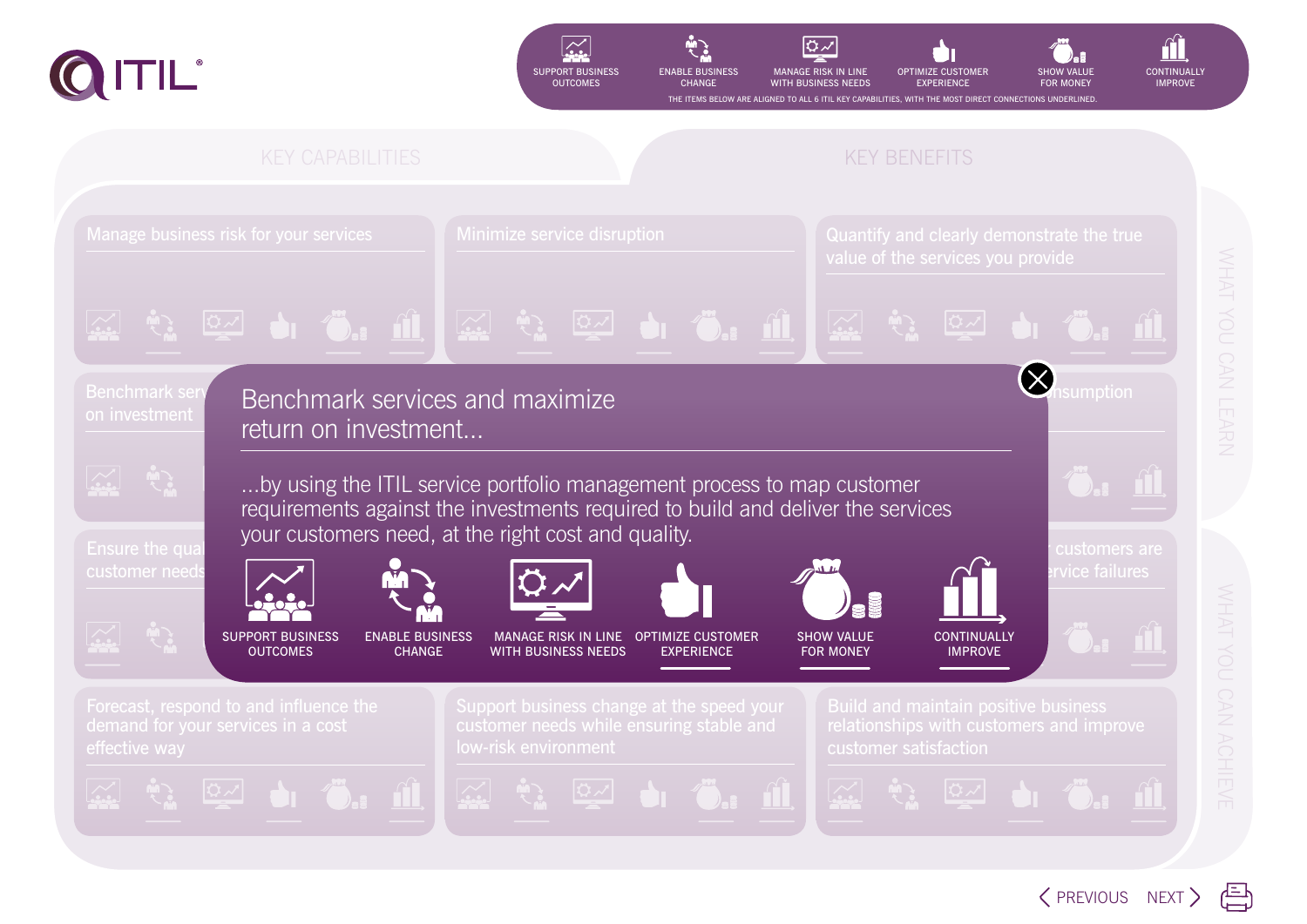

<span id="page-7-0"></span>







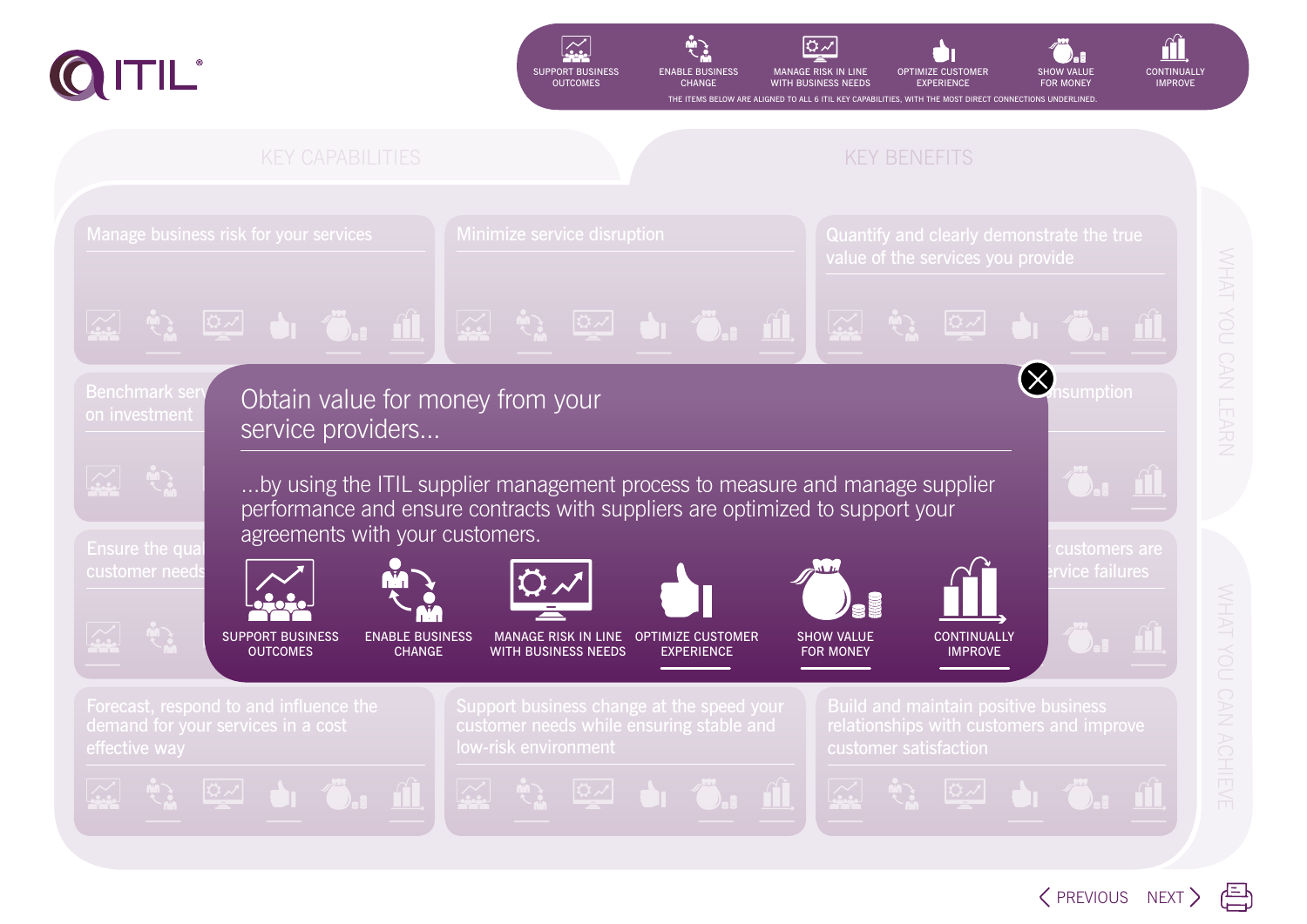

<span id="page-8-0"></span>







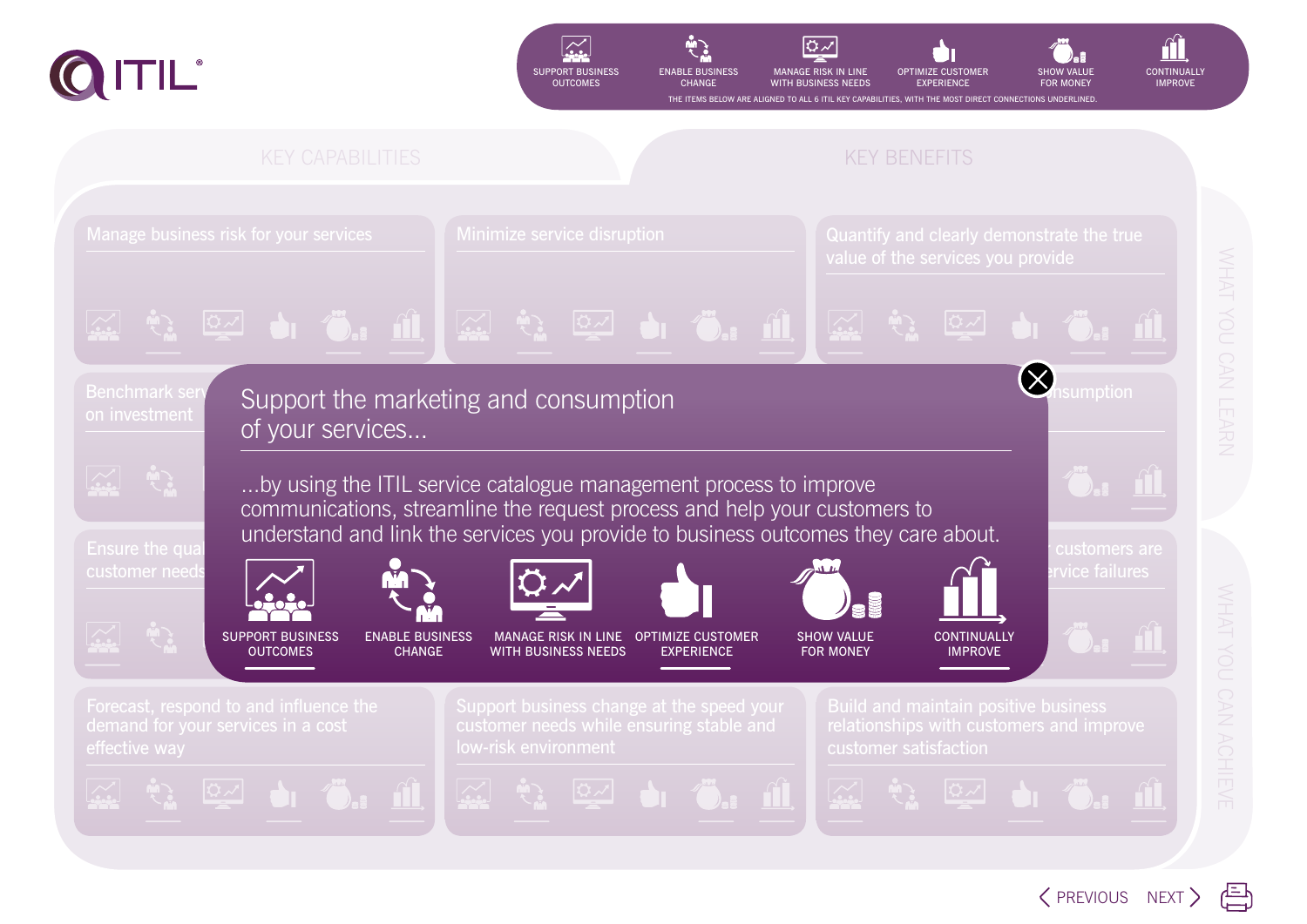

<span id="page-9-0"></span>







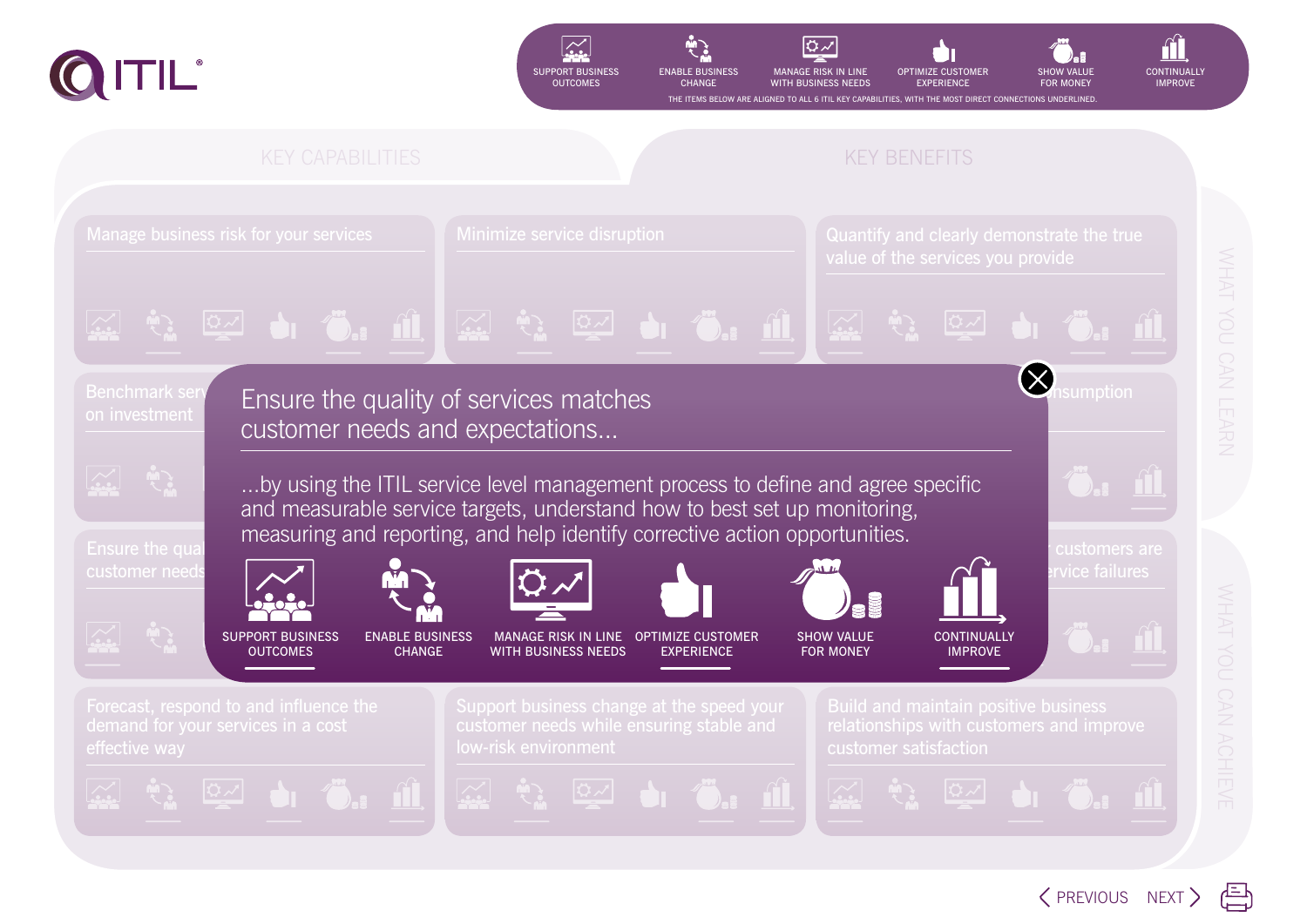

<span id="page-10-0"></span>







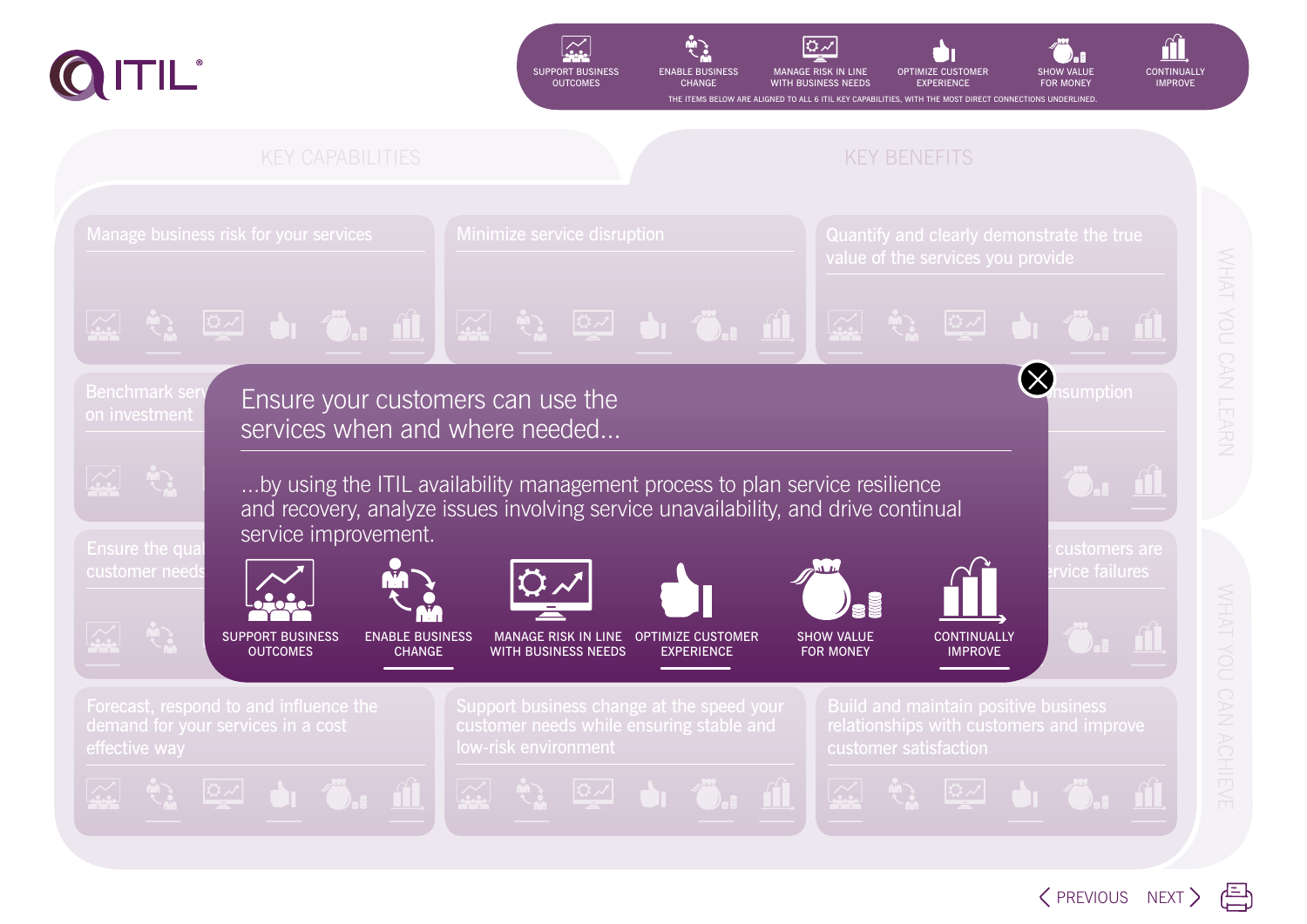

<span id="page-11-0"></span>







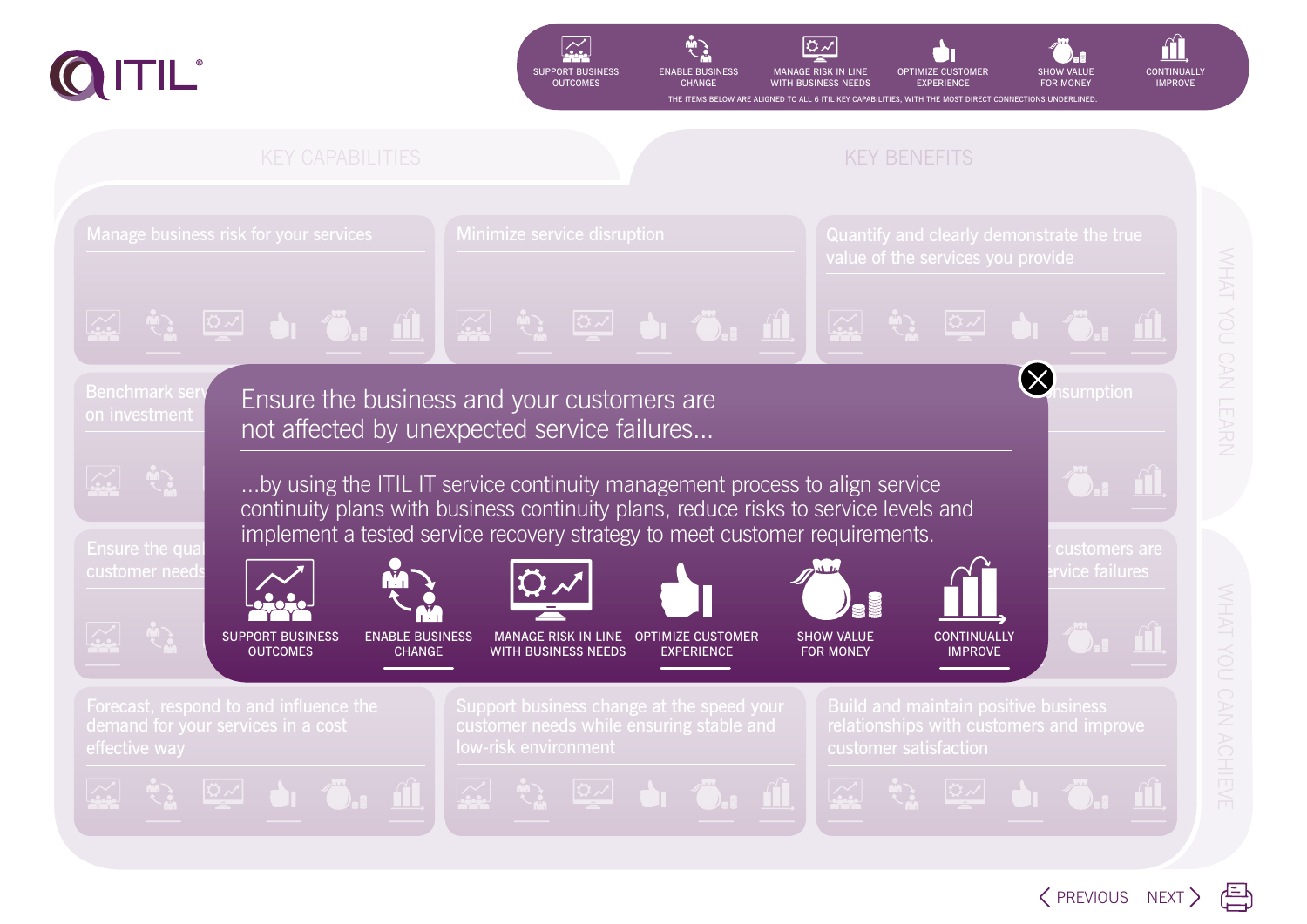

<span id="page-12-0"></span>







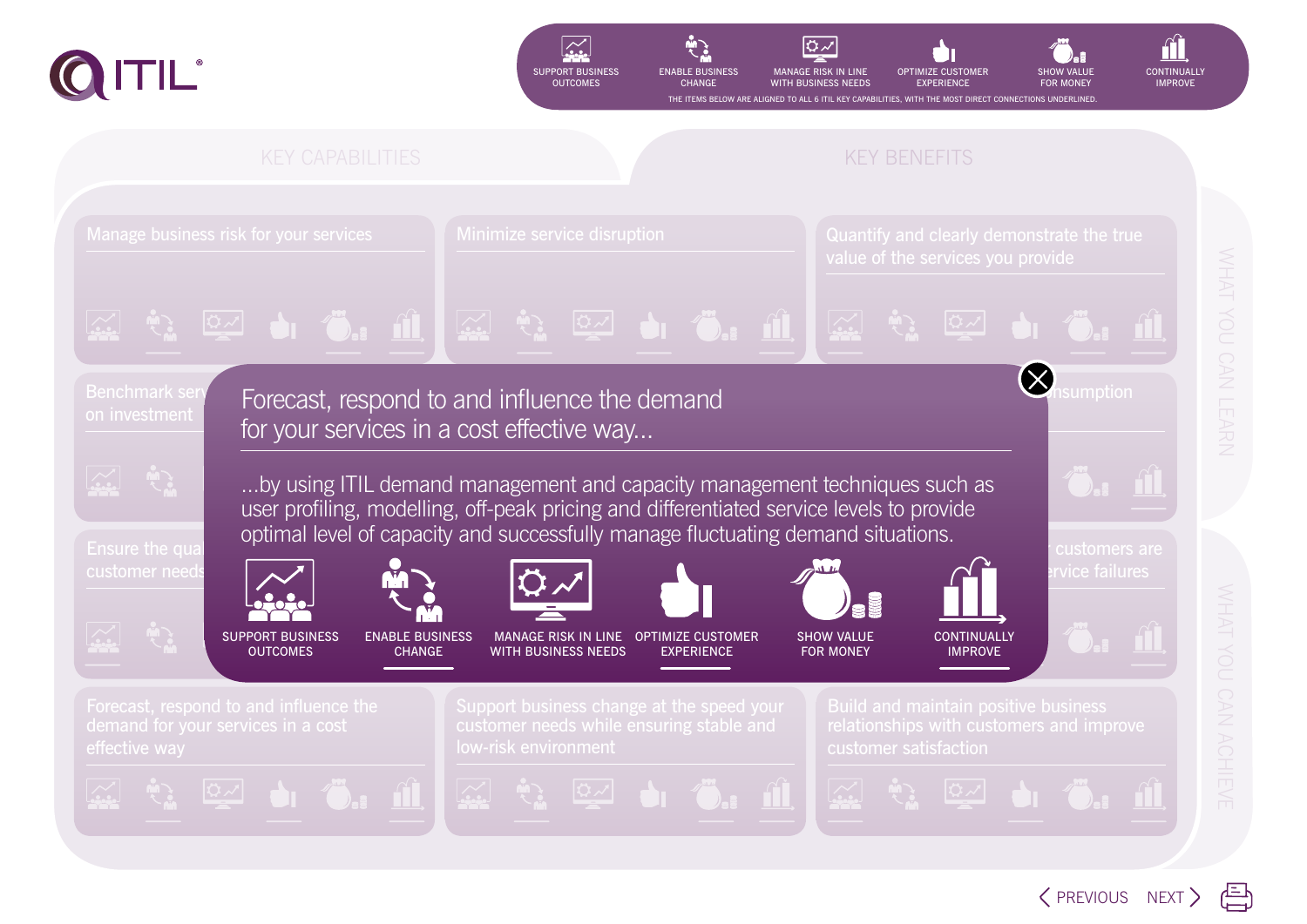

<span id="page-13-0"></span>







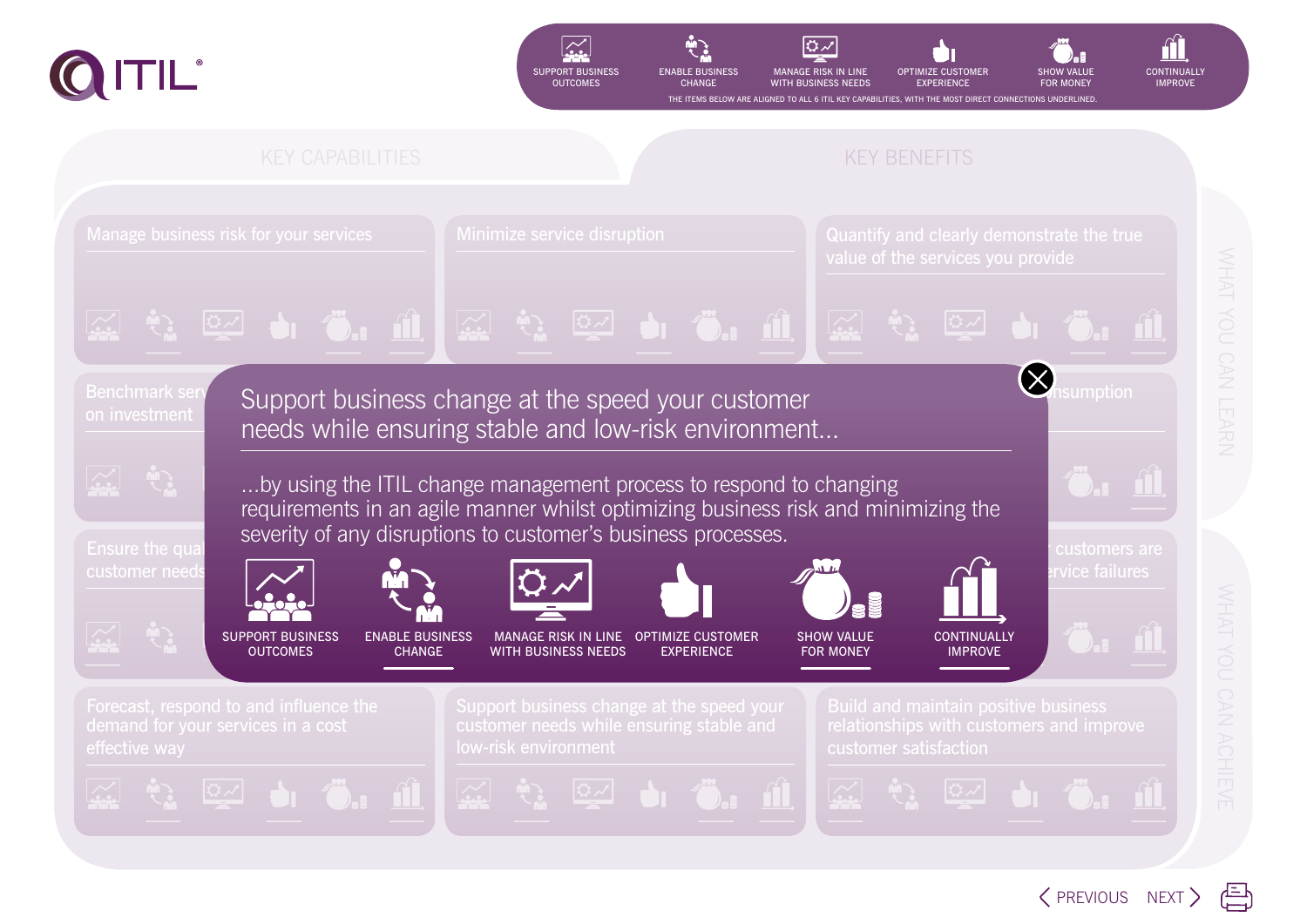

<span id="page-14-0"></span>



![](_page_14_Picture_3.jpeg)

![](_page_14_Picture_4.jpeg)

![](_page_14_Picture_5.jpeg)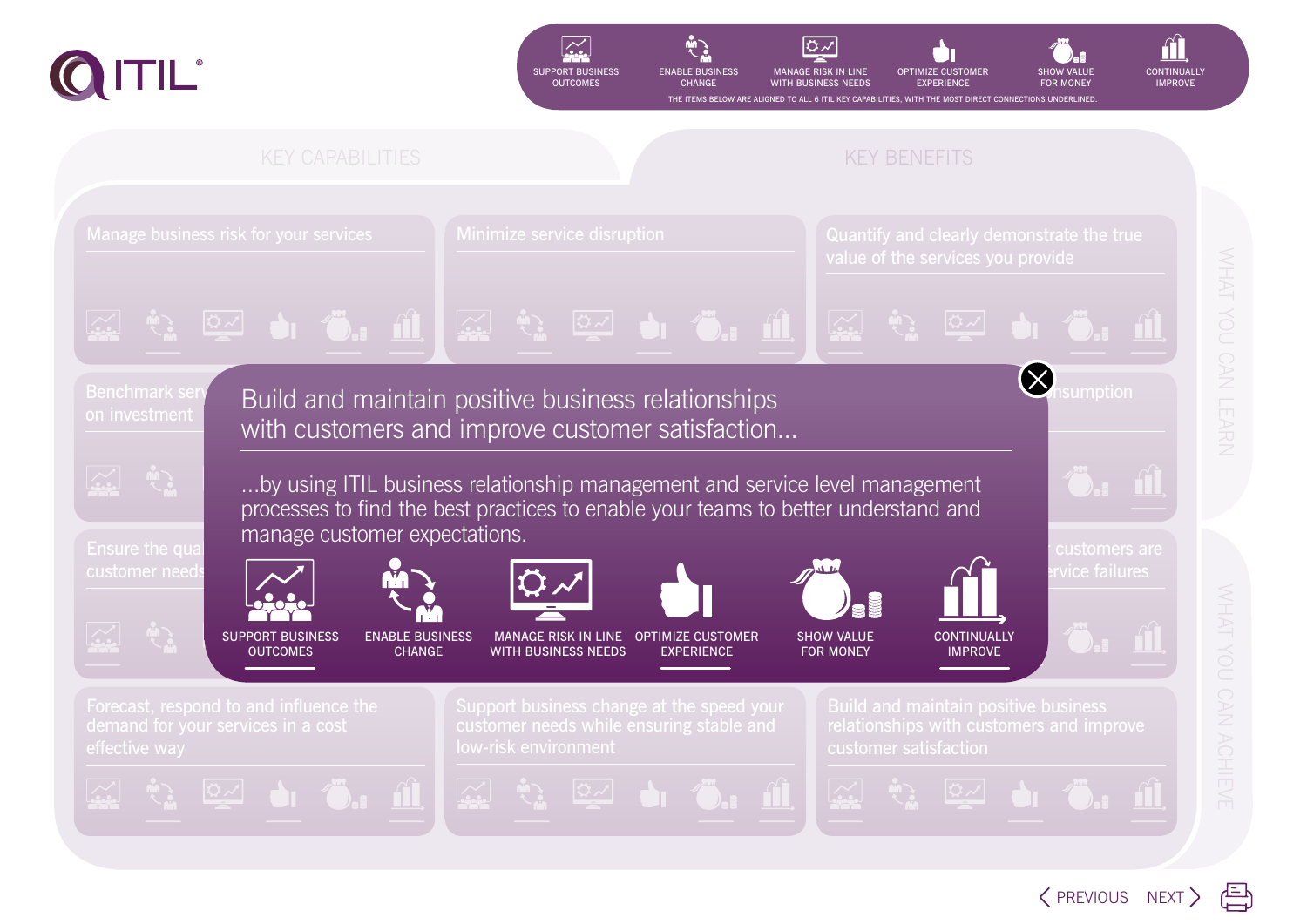## Why attend ITIL trainings and take exams

WHAT YOU CAN LEARN WHAT YOU CAN LEARN

WHAT YOU CAN ACHIEVE [WHAT YOU CAN ACHIEVE](#page-16-0)

own practices away from your everyday working environment, gather opinions, suggestions and feedback from other professionals

2 Take new ideas back to your workplace and use best practice to help carry these out to facilitate customer desired outcomes 3 Reflect on and compare your 5 Be a part of the international community and get advice when needed 6 Be recognized for your expertise outside the organization 8 Differentiate your value for employers with your experience, expertise and skills 9 Improve your position in the job market and with career progression Learn how to apply ITIL tools, techniques and concepts to improve your efficiency and effectiveness Learn how to communicate more effectively by using common terminology Gain confidence from best practices and help to make change happen

by your peers both inside and

![](_page_15_Picture_18.jpeg)

![](_page_15_Picture_19.jpeg)

![](_page_15_Picture_3.jpeg)

<span id="page-15-0"></span>![](_page_15_Picture_0.jpeg)

![](_page_15_Picture_1.jpeg)

THE ITEMS BELOW ARE ALIGNED TO ALL 6 ITIL KEY CAPABILITIES

[KEY CAPABILITIES](#page-1-0) AND THE CONTROL CONTROL CONTROL CONTROL CONTROL CONTROL CONTROL CONTROL CONTROL CONTROL CONTROL CONTROL CONTROL CONTROL CONTROL CONTROL CONTROL CONTROL CONTROL CONTROL CONTROL CONTROL CONTROL CONTROL CONTR

OPTIMIZE CUSTOMER EXPERIENCE

![](_page_15_Picture_2.jpeg)

**CHANGE** 

![](_page_15_Picture_11.jpeg)

![](_page_15_Picture_12.jpeg)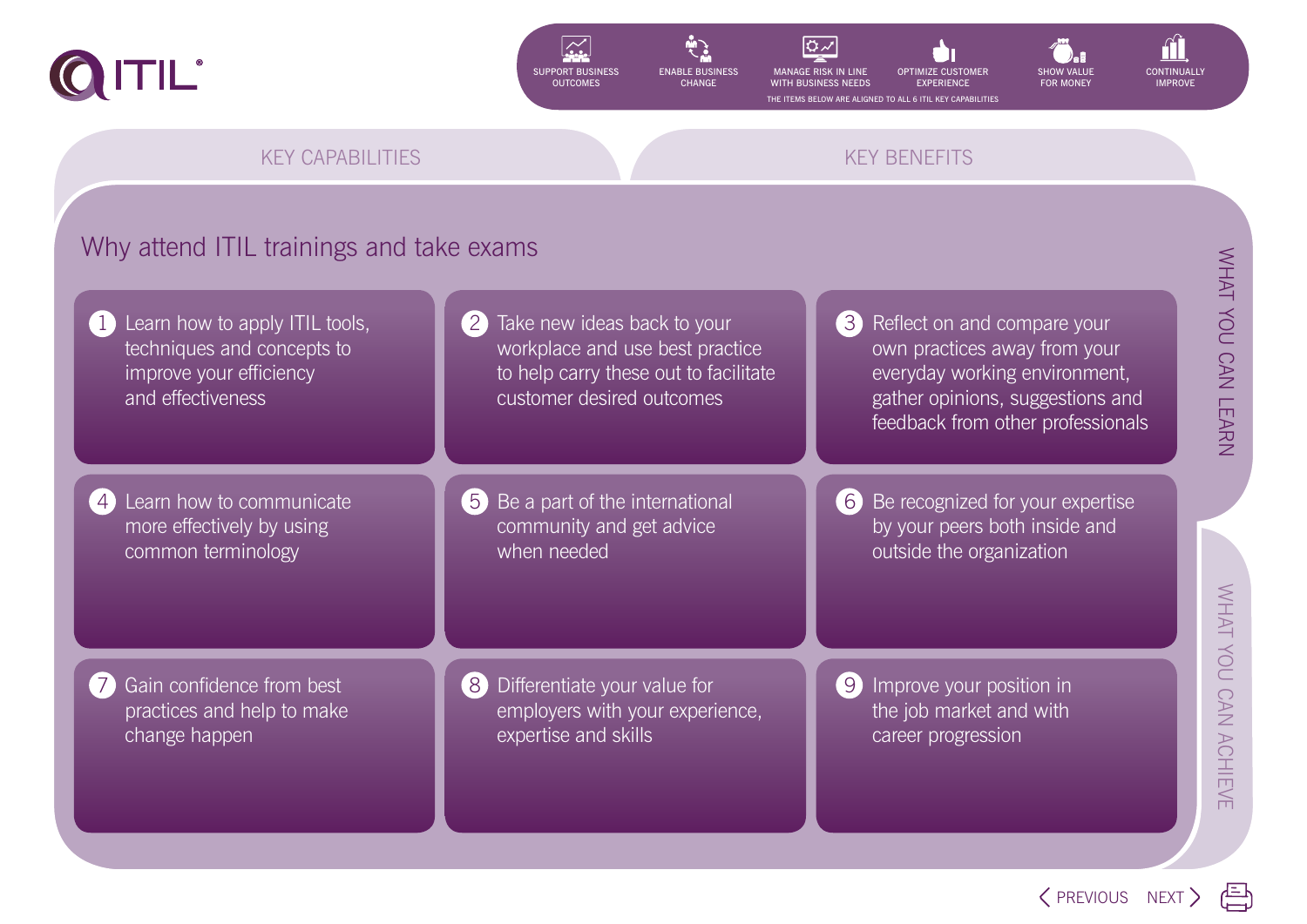# How you can deliver value to your organization

WHAT YOU CAN ACHIEVE WHAT YOU CAN ACHIEVE

[WHAT YOU CAN LEARN](#page-15-0)

WHAT YOU CAN LEARN

- I dentify and focus on the highest value activities
- Service multiple customers with varying requirements using only limited resources
- Define, measure and report relevant metrics to help with fact-based decision making
- Improve efficiency by automating standard tasks and applying lean principles to your work
- Unite teams and processes by understanding interdependencies and their impact
- 6 Influence the organizational culture to support continual improvement activities
- Improve communication by encouraging the use of common terminology
- 8 Identify alignment opportunities with the business by identifying and understanding the value chain
- Save costs by centralizing activities and teams using welldefined fit-for-purpose and fit-for-use processes
- Be in control by clearly understanding your process responsibilities and expected outputs
- Build trust within the organization by understanding and aligning stakeholder goals, objectives and incentives
- 12 Demonstrate business focus by taking a customer centric approach to services

ITIL, PRINCE2, MSP, M\_o\_R, P3M3, P3O, MoP and MoV are registered trade marks of AXELOS Limited. THE, PRINCEZ, MSP, M\_0\_R, P3M3, P3O, MOP and MOV are registered trade marks of AXELOS Limited.  $\text{XENR}$  and the AXELOS swirl logo are trade marks of AXELOS Limited.

OPTIMIZE CUSTOMER **EXPERIENCE** 

### [KEY CAPABILITIES](#page-1-0) AND THE CONTROL CONTROL CONTROL CONTROL CONTROL CONTROL CONTROL CONTROL CONTROL CONTROL CONTROL CONTROL CONTROL CONTROL CONTROL CONTROL CONTROL CONTROL CONTROL CONTROL CONTROL CONTROL CONTROL CONTROL CONTR

![](_page_16_Picture_2.jpeg)

WITH **BUSINESS** NEEDS

THE ITEMS BELOW ARE ALIGNED TO ALL 6 ITIL KEY CAPABILITIES

<span id="page-16-0"></span>![](_page_16_Picture_0.jpeg)

![](_page_16_Picture_1.jpeg)

![](_page_16_Picture_20.jpeg)

![](_page_16_Picture_21.jpeg)